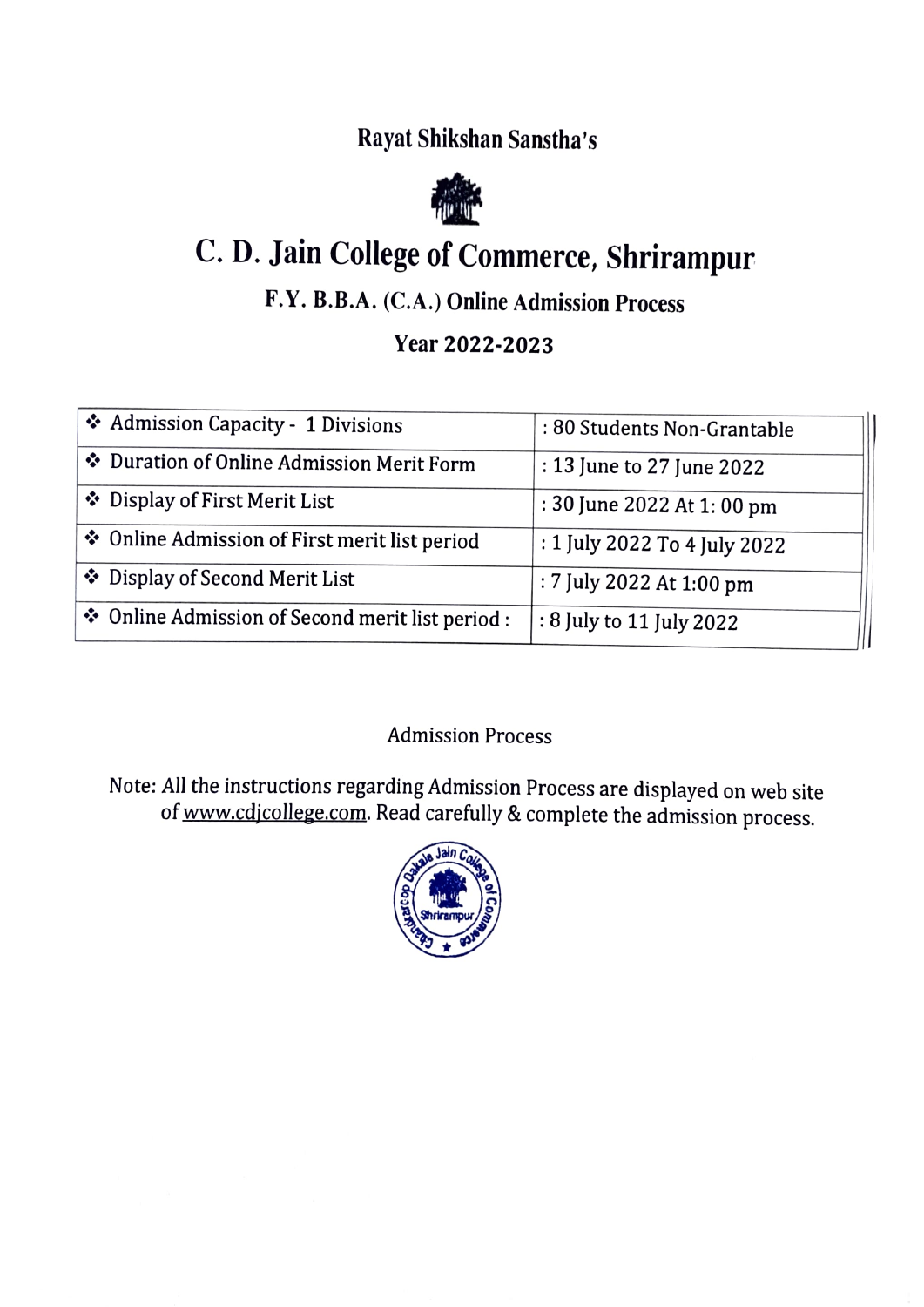### Rayat Shikshan Sanstha's



# C. D. Jain College of Commerce, Shrirampur

#### F.Y. B.B.A. (C.A.) Online Admission Process

#### $A.Y. 2022-23$

प्रथम वर्ष बी.बी.ए. (सी.ए.) या वर्गात प्रवेश घेऊ इच्छिणाऱ्या सर्व विद्यार्थ्यांना व पालकांना सूचित करण्यात येते की, शैक्षणिक वर्ष २०२२-२३ चे महाविद्यालयातील सर्व प्रवेश ऑनलाईन पध्दतीने होणार आहेत. यासाठी विद्यार्थ्यांनी महाविद्यालयाच्या वेबसाईटला (cdjcollege.com) भेट देणे आवश्यक आहे.

प्रवेशासाठी वरील वेबसाईटवर प्रवेशाचा (Merit Form) दि. १३ जून, २०२२ ते २७ जून २०२२ या कालावधीत सुरू राहणार आहे.

- ऑनलाईन प्रवेश प्रक्रिया :
	- १. ऑनलाईन प्रवेश घेण्यापूर्वी विद्यार्थ्यांनी महाविद्यालयाच्या वेबसाईटवरील **माहिती** पत्रकाचे काळजीपूर्वक वाचन करावे. यासाठी महाविद्यालयाच्या वेबसाईटवर Admission Process या मेनू मध्ये माहिती दिलेली आहे.
	- २. प्रथम विद्यार्थ्यानी (Merit Form) Online पध्दतीने भरावा. Online Form भरताना स्वतःचा मोबाईल नंबर द्यावा. मोबाईल नंबरवर लगेचच रजिस्ट्रेशन नंबर आणि पासवर्ड एस.एम.एस.द्वारे मिळेल. हा एस.एम.एस. काळजीपूर्वक जपून ठेवणे .आवञ्यक आहे.
	- ३. या रजिस्ट्रेशन नंबरचा आणि पासवर्डचा वापर करून विद्यार्थ्याने ऑनलाईन ॲडमिशन फॉर्म भरण्यासाठी वापरावा.

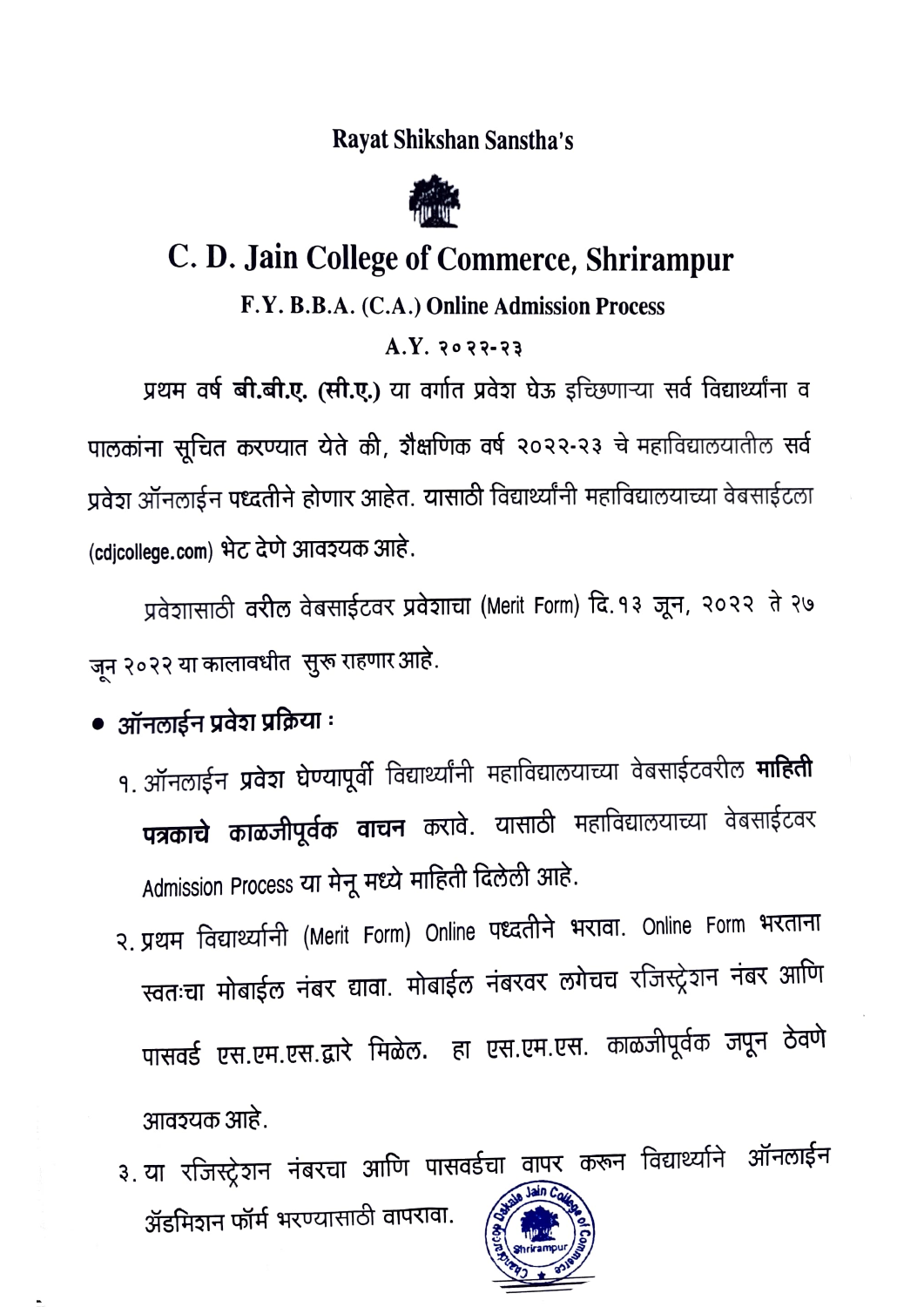- ४. प्रथम गुणवत्ता यादी जाहिर झाल्यानंतर ज्या विद्यार्थ्याचे गुणवत्ता यादीत नंबर आले आहे त्यांनी Admission Form भरणे आवश्यक आहे. या बरोबर Anti Ragging Form आणि Eligibility Form भरणे आवश्यक आहे.
- ५. प्रथम गुणवत्ता यादी दिनांक ३० जून २०२२ (cdjcollege.com) या संकेतस्थळावर दुपारी १:०० वाजता प्रसिध्द केली जाईल.
- ६. गुणवत्ता यादीनुसार प्रवेश दिनांक १ जुलै २०२२ ते ०४ जुलै २०२२ या कालावधीत संपन्न होतील.
- ७. द्वितीय गुणवत्ता यादी दिनांक ०७ जुलै २०२२ (cdjcollege.com) या संकेतस्थळावर दुपारी १:०० वाजता प्रसिध्द केली जाईल.
- ८. गुणवत्ता यादीनुसार प्रवेश दिनांक ०८ जुलै २०२२ ते ११ जुलै २०२२ या कालावधीत संपन्न होतील

बीबीए सीए प्रवेश समिती



सी डी जैन कॉलेज ऑफ कॉमर्स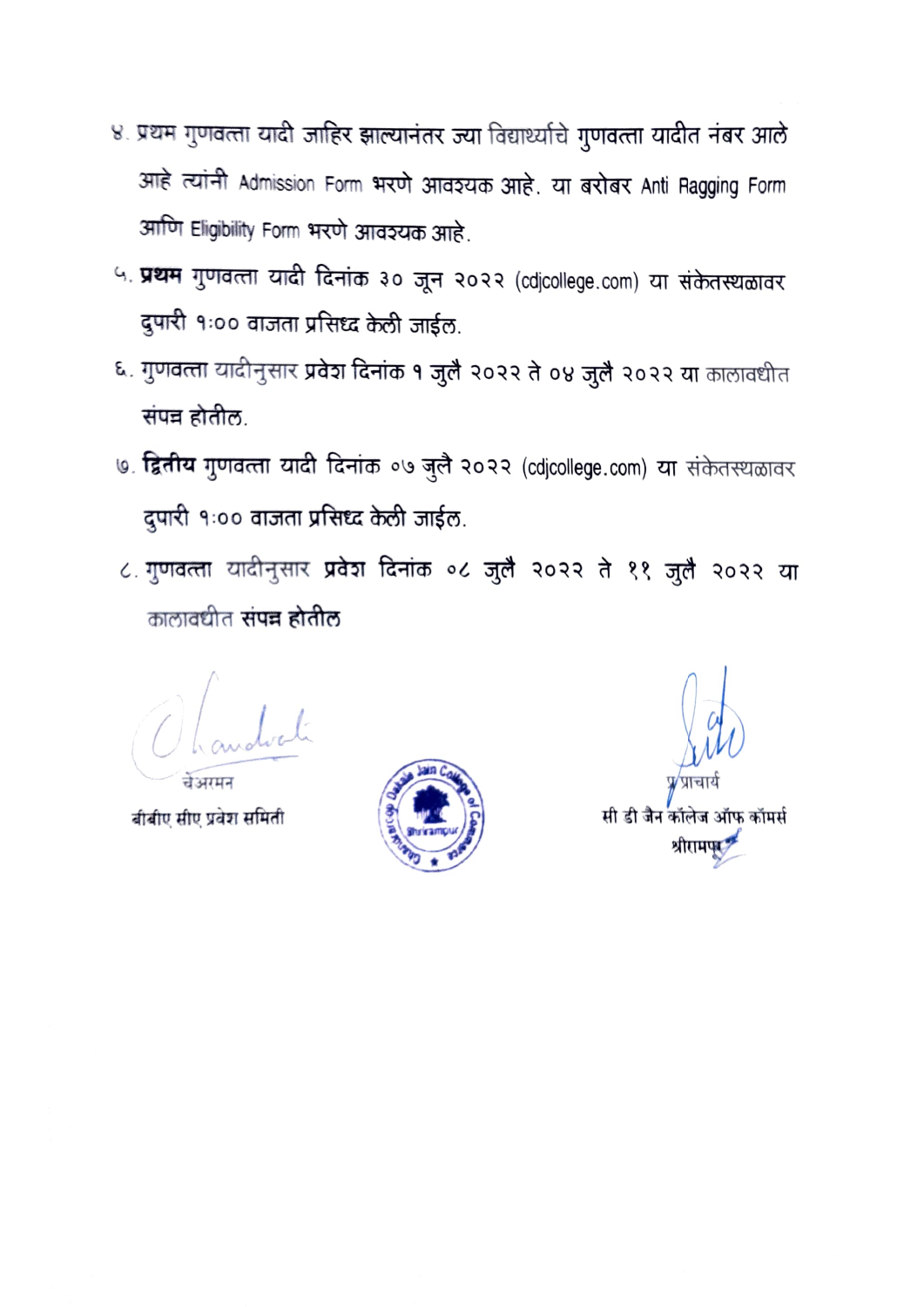#### **Rayat Shikshan Sansthas**

### C. D. Jain College of Commerce, Shrirampur

#### F.Y. B.B.A. (C.A.) Online Admission Process

#### $A.Y. 2022-23$

## \* ऑनलाईन मेरिट फॉर्म व प्रवेश फॉर्म भरताना खालील कागदपत्रांची आवश्यकता आहे.

- एच.एस.सी. गुणपत्रक 9.
- मागास प्रवर्गासाठी जातीचा दाखला २.
- आधार कार्ड  $3<sup>1</sup>$
- जन्म तारखेच्या पुराव्यासाठी शाळा सोडल्याचा दाखला  $8<sub>1</sub>$
- अपंगासाठी सिव्हीलसर्जनचे प्रमाणपत्र  $G_{\perp}$
- TC /  $LC$  मुळ / सत्यप्रत દ.
- गॅप असेल तर गॅप सर्टिफिकेट  $\overline{\mathsf{Q}}$ .

काही शंका किंवा अडचण असल्यास खालील प्रवेश समितीतील सदस्यांशी संपर्क साधावा.

श्री चंद्रात्रे योगिराज - ९४०४२४५५६१

श्री नाबगे अशोक - ९५२७९६०१९९

श्री जोशी पुष्कर - ९७६६०८७०६३

श्री लांडे रोहिदास - ८८३०६७६९५०

चेअरमन बीबीए सीए प्रवेश समिती



ऑफ कॉमर्स सी डी जैन <sup>4</sup>नॉर